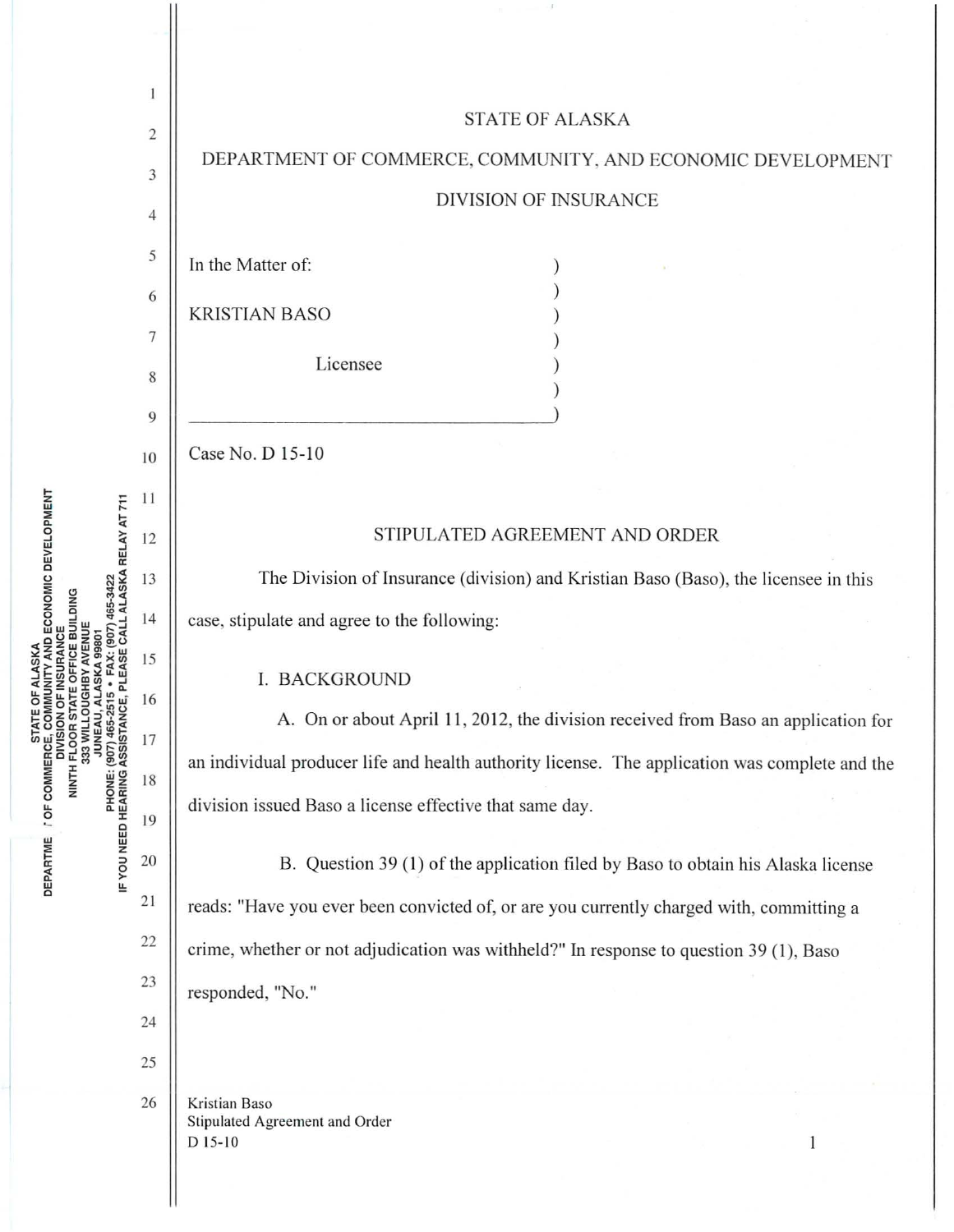19

20

21

22

23

24

25

 $\overline{1}$ 

C. During a division investigation into another matter relating to another person. the division learned that Baso had felony convictions of burglary in 1991. Baso's failure to disclose his past criminal activity specifically requested in an application to obtain licensure may be indicative of a lack of trustworthiness and may disqualify Baso from licensure.

D. In response to the division's inquiry as to why he failed to disclose his felony convictions, Baso's attorney noted that Baso had disclosed the convictions in his home state of Florida and had incorrectly interpreted the Alaska questionnaire, believing it referred to subsequent arrests or convictions. Baso is currently licensed and in good standing in Florida.

E. AS 21.27.020 sets forth the general qualifications for licensure in this state. AS 21.27.020(a) provides: "For the protection of the people of this state, the director may not issue or renew a license except in compliance with this chapter and may not issue a license to a person, or to be exercised by a person, found by the director to be untrustworthy, incompetent, or who has not established to the satisfaction of the director that the person is qualified under this chapter."

F. To quality for issuance or renewal of an individual license, AS 21.27.020(b)(4) requires the applicant or licensee to be a trustworthy person.

**II. TERMS OF AGREEMENT** 

1. Baso agrees to pay a civil penalty under AS 21.27.440 in the amount of \$1,000 with \$500 suspended for his failure to disclose his criminal convictions on this Alaska license application. The unsuspended penalty of \$500.00 is payable at the time Baso has been notified that the director has signed the order adopting this agreement.

26 Kristian Baso Stipulated Agreement and Order  $D$  15-10

2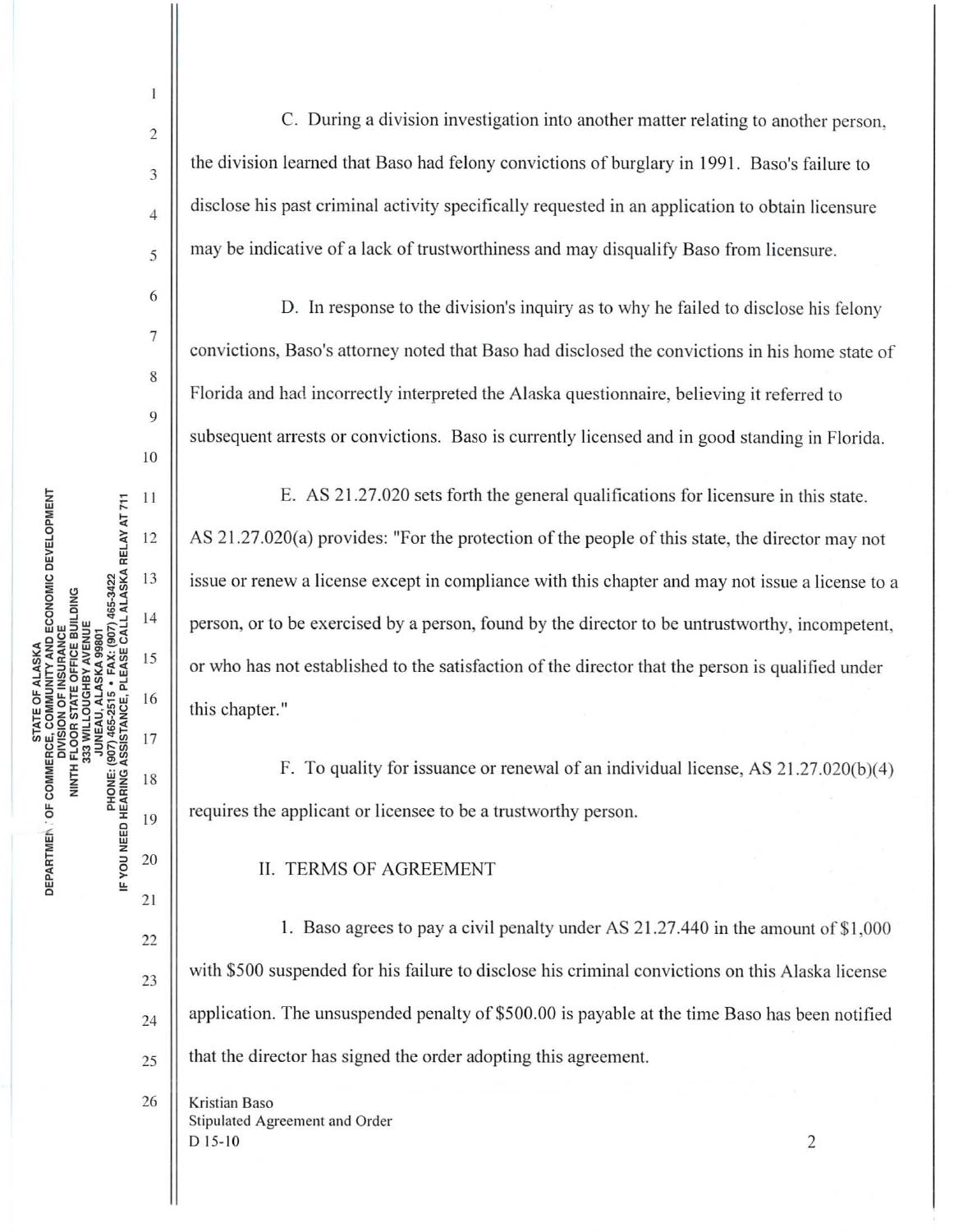STATE OF ANALIST CE ALASKA<br>DEPARTMEN OF COMMERCE, COMMUNITY AND ECONOMIC DEVELOPMENT<br>NINTH FLOOR STATE OFFICE BUILDING PHONE: (907) 465-2515 • FAX: (907) 465-3422<br>IF YOU NEED HEARING ASSISTANCE, PLEASE CALL ALASKA RELAY AT 711 NINTH FLOOR ST.<br>333 WILLO JUNEA

 $\mathbf{I}$ 

2 application correct responses to the application's background questions. 3  $\parallel$  3. In the event that Baso violates Alaska insurance laws during the next two years,  $\begin{array}{c|c} 5 \end{array}$  the suspended portion of the penalty referenced in paragraph one will be reinstated. Baso also 6 will be subject to any and all sanctions authorized by the insurance laws including imposition 7 of additional penalties. 8  $\vert$  4. Baso understands that this agreement is not binding on the parties unless and  $_{10}$  || until the director signs the order adopting this agreement.  $11$ 12  $\frac{S}{OS/OS}$  DIVISION OF INSURANCE 13  $14$ 15 16 DATED:  $4/30/15$ . 17 18 19 20 Approved as to form and content: 21 22 DATED:  $\frac{5}{11}$  | 5 CRAIG W. RICHARDS<br>ATTORNEY GENERAL 23  $\mathbf{By:} \underline{\mathcal{U}} \underline{\mathcal{W}} \underline{\mathcal{W}} \underline{\mathcal{V}}$ 25 || Assistant Attorney General 26 | Kristian Baso Stipulated Agreement and Order  $D 15-10$  3

2. Baso will file the NAIC Uniform Individual Application and include in the

Bv:

Linda Brunette Program Coordinator

KRISTIAN BASO

By: stian Ba